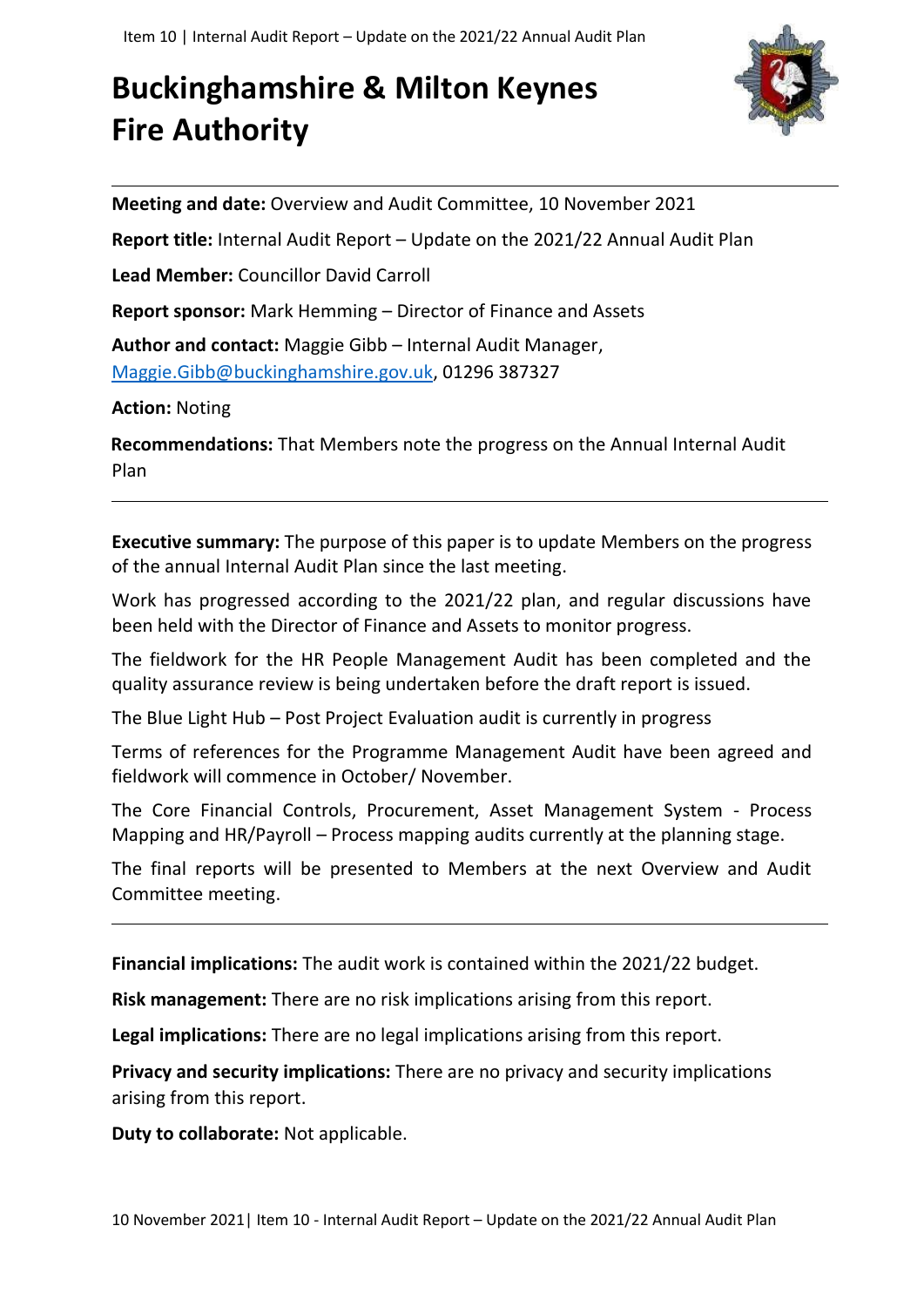**Health and safety implications:** There are no health and safety implications arising from this report.

**Environmental implications:** There are no environmental implications arising from this report.

**Equality, diversity, and inclusion implications:** There are no equality and diversity implications arising from this report.

**Consultation and communication:** Not applicable.

**Background papers:**

| <b>Appendix</b> | Title                                               | <b>Protective Marking</b> |
|-----------------|-----------------------------------------------------|---------------------------|
| A               | Progress against the 2021/22 Internal Audit<br>Plan | Not applicable            |